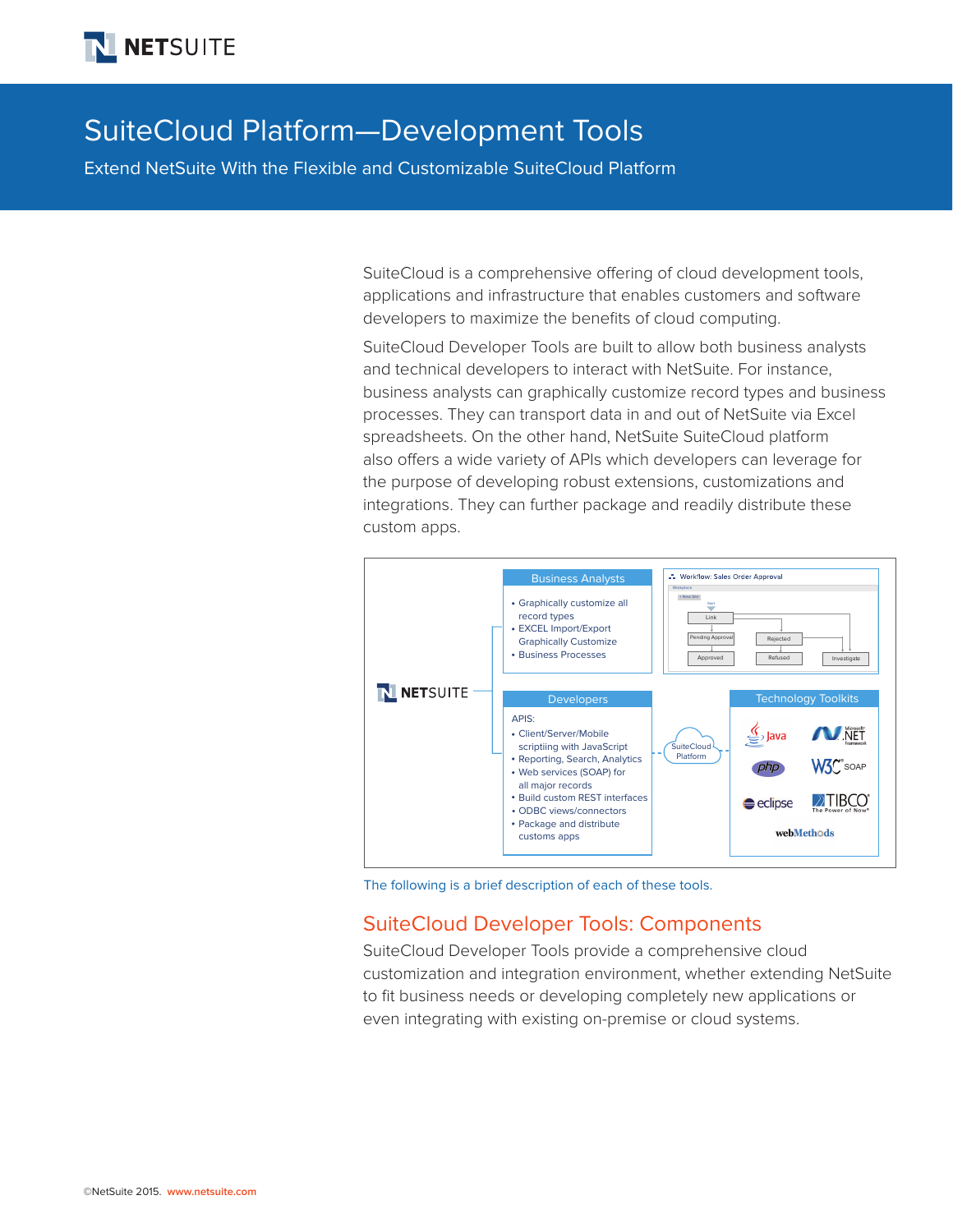

| <b>Function</b> |                                                 | <b>SuiteCloud Tool</b> |
|-----------------|-------------------------------------------------|------------------------|
|                 | Cloud application packaging<br>and distribution | SuiteBundler           |
| $\frac{d}{d}$   | <b>Graphical process customization</b>          | SuiteFlow              |
|                 | Programmable logic and scripting                | SuiteScript            |
|                 | Cloud integration                               | SuiteTalk              |
|                 | <b>Business Intelligence</b>                    | <b>SuiteAnalytics</b>  |
| ઌૢૺૺૺૺૺૺૺૺૺૺ    | Point-and-click customization                   | SuiteBuilder           |
|                 | <b>IDE</b> and debugger                         | SuiteCloud IDE         |

### **SuiteBuilder: Point-and-Click Customization**

SuiteBuilder makes rapidly customizing NetSuite application forms, fields and records a simple point-and-click experience.

Best of all, you never have to worry about version lock because customizations carry over automatically with each new release.

- SuiteBuilder makes it easy to rapidly represent sophisticated data relationships without complex coding, and also change NetSuite to your company's own terminology and branding.
- Powerful field and record management makes it simple to add custom fields such as text, date, drop-down lists or images and objects to applications.
- With the ability to customize form fields, sub-tabs and field groupings, it's efficient to configure just the right form for business needs.

#### **SuiteFlow: Workflow Engine**

SuiteFlow provides developers and customers with easy-to-use, pointand-click tools to customize and automate business processes across NetSuite and between other business systems.

- SuiteFlow makes it easy to create business processes such as lead nurturing, collections management, sales discounting approvals, purchase order approvals and more.
- Powerful workflow management makes it possible to specify the triggering events that initiate a workflow, such as when records are viewed, created, or updated—or schedule workflows to run automatically.
- Manage the states the record will pass through in the course of the workflow, and define the conditional actions that will occur when the record enters each state.



**SuiteBuilder** Point-and-Click Customization

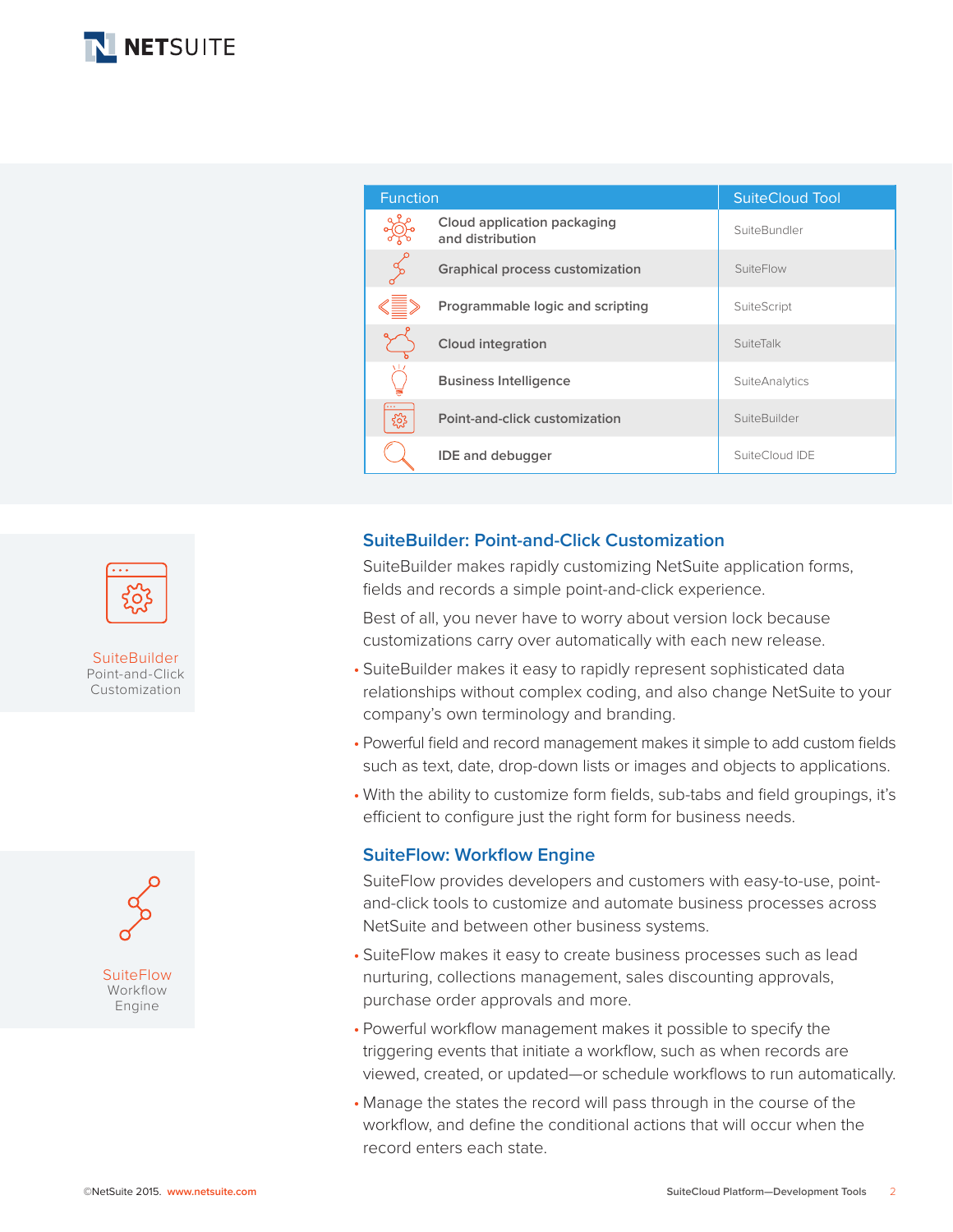



**SuiteScript** Application Development





## **SuiteScript: Application Development**

SuiteScript allows developers and administrators to create flexible business logic within NetSuite tailored to specific business needs from sophisticated business processes to entirely new applications. Built on industry standard JavaScript, SuiteScript enables full-featured application-level scripting capabilities throughout NetSuite.

- SuiteScript provides a complete set of flexible scripting models to support customization needs, including user event-based scripts, scheduled scripts, client-side scripts, portlet scripts and based on workflow actions.
- In addition, SuiteScript provides a web-based interactive debugger that allows validation and testing of SuiteScript code, providing a powerful debugging toolset with controlled code execution such as step in, out and over as well as execution logs, resolution of local variables, watches and break points.

#### **SuiteTalk: Web Services**

SuiteTalk Web Services integration makes it easy for customers and developers to integrate NetSuite with existing on-premise investments and third-party cloud applications, build website-to-NetSuite integrations or create lightweight custom mobile applications.

With a full complement of SOAP Web Services across the suite and a framework that supports lightweight REST-based integration, SuiteTalk makes it easy to integrate NetSuite the way you need it most.

- Enables integration using Java, Microsoft .NET or any other development language that supports SOAP-based Web Services.
- RESTlet framework for lightweight integrations allows developers to define their own procedure for standard REST functions such as POST, PUT, GET and DELETE.
- Powered by a robust security model that manages service requests using standard NetSuite authentication, authorization, session management and encryption.

#### **SuiteAnalytics: Business Intelligence**

SuiteAnalytics provides embedded Business Intelligence to any customizations or applications built with SuiteCloud, eliminating the need for developers and IT to deal with the complexities of separate reporting tools, BI cubes or data warehousing. With its intuitive graphical toolset, SuiteAnalytics enables end-users to self-serve real-time analytics across all areas—financials, orders, customers, opportunities and all custom objects—to quickly get the business answers they need.